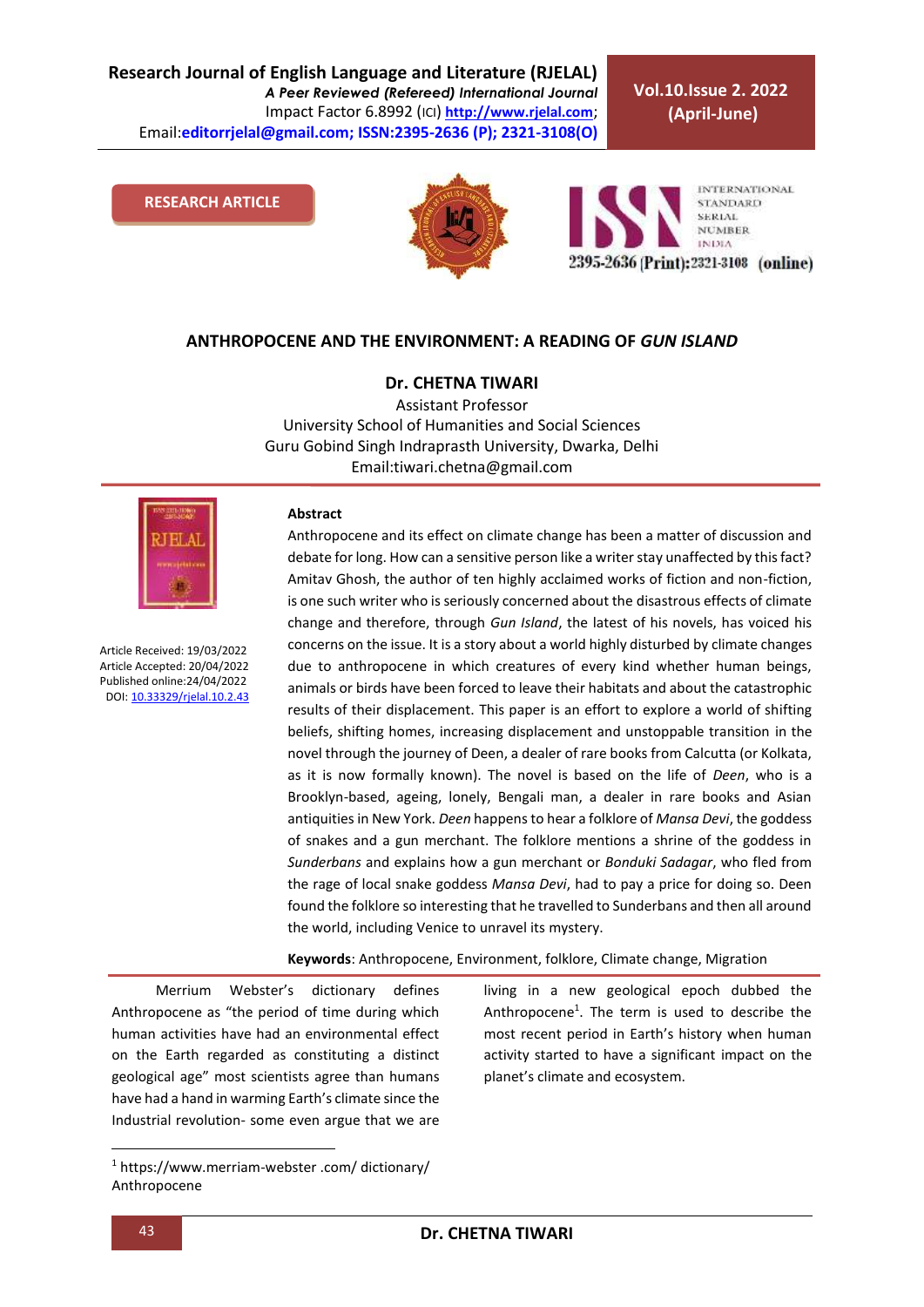# **Vol.10.Issue 2. 2022 (April-June)**

Anthropocene and its effect on climate change are in everyone's mind now. But unlike most others who show their concerns just by discussing, blaming and forgetting; the ecocritics try their level best to deal with this crisis. The most fundamental point of ecocriticism is that the ecocritics reject the notion of sociologists and linguistics that everything is socially or linguistically constructed. For them the nature is the first and the greatest reality and has an existence like human beings. It is an entity that affects the humans drastically and which the humans can affect, perhaps fatally, if they mistreat it. Every sensitive person would like to sensitize the humanity about the devastating effect of mistreating or exploiting nature.

How can a sensitive writer, like Amitav Ghosh, stay away from his duties as an ecocritic? Amitav Ghosh, the author of highly acclaimed works of fiction and non-fiction, is a writer who is seriously concerned about the disastrous effects of climate change and therefore, through *Gun Island*, the latest of his novels, has voiced his concerns on the issue. The novel is about a world highly disturbed by climate changes due to anthropocene in which creatures of every kind whether human beings, animals or birds have been forced to leave their habitats and about the catastrophic results of their displacement. This paper is an effort to explore a world of shifting beliefs, shifting homes, increasing displacement and unstoppable transition in the novel through the journey of Deen, a dealer of rare books from Calcutta (or Kolkata, as it is now formally known).

Ghosh, while talking to the journalist and author Raghu Karnad, son of late Sri Girish Karnad, at the release of his book *Gun Island* (2019), emphasized " In this book, I'm dealing with the violence of a completely different kind, which another thinker calls 'slow violence', because that's what we are actually experiencing at the moment"………"If you think of a drought... this prolonged drought that we have in central India and in parts of Maharashtra, it is displacing hundreds of thousands, may be millions of people, but the way that it unfolds is not in the sudden violence of, say, a riot. It is the slow violence which eats into people's lives. That is the issue at hand,"<sup>1</sup>

The novel is based on the life of *Deen*, who is a Brooklyn-based, ageing, lonely, Bengali man, a dealer in rare books and Asian antiquities in New York. *Deen* happens to hear a folklore of *Mansa Devi*, the goddess of snakes and a gun merchant. The folklore mentions a shrine of the goddess in *Sunderbans* and explains how a gun merchant or *Bonduki Sadagar*, who fled from the rage of local snake goddess *Mansa Devi*, had to pay a price for doing so. Deen found the folklore so interesting that he travelled to Sunderbans and then all around the world, including Venice to unravel its mystery.

Ghosh, very skillfully, intertwines the myth and the reality by basing the narrative around the myth of the goddess which has its far-reaching consequences in the *Sunderbans*, Venice and other parts of the world. Simultaneously, the narrative mentions devastating cyclones, tornadoes, endangered sea species like whales and dolphins, dead zones, strange appearance of poisonous snakes and spiders, acute poverty, human trafficking rackets, refugee crisis, forest fires and much more. The beauty of the novel lies in keeping the myth alive while highlighting the disastrous effects of climate change, due to the human apathy and greed, in the lives of the characters both humans and animals. The myth is in fact a reminder to human beings of the fatal consequences of their unmindful and selfish acts. Humans have to understand and accept that every life on this planet whether human or nonhuman has its significance and intrinsic value in the ecosystem.

The novel mention Deen's journey to Sundarbans, which is an archipelago of hundreds of scattered islands, some densely populated while others completely uninhabited, stretched almost three hundred kilometers from the Hoogley river in West Bengal to the shores of Meghna river in Bangladesh. It is called 'India's doormat, the threshold of a teeming subcontinent'. For hundreds of years the foreigners – the Dutch, the Portuguese, the English - have taken this eastern route to enter the Indian subcontinent. It is a liquid landscape where surfacing cyclones like *Bhola* in 1970 and *Aila* in 2009 have wiped out thousands of lives, 'where animals and humans, myth and reality merge into each other in a ritualistic struggle for survival' (*Gun*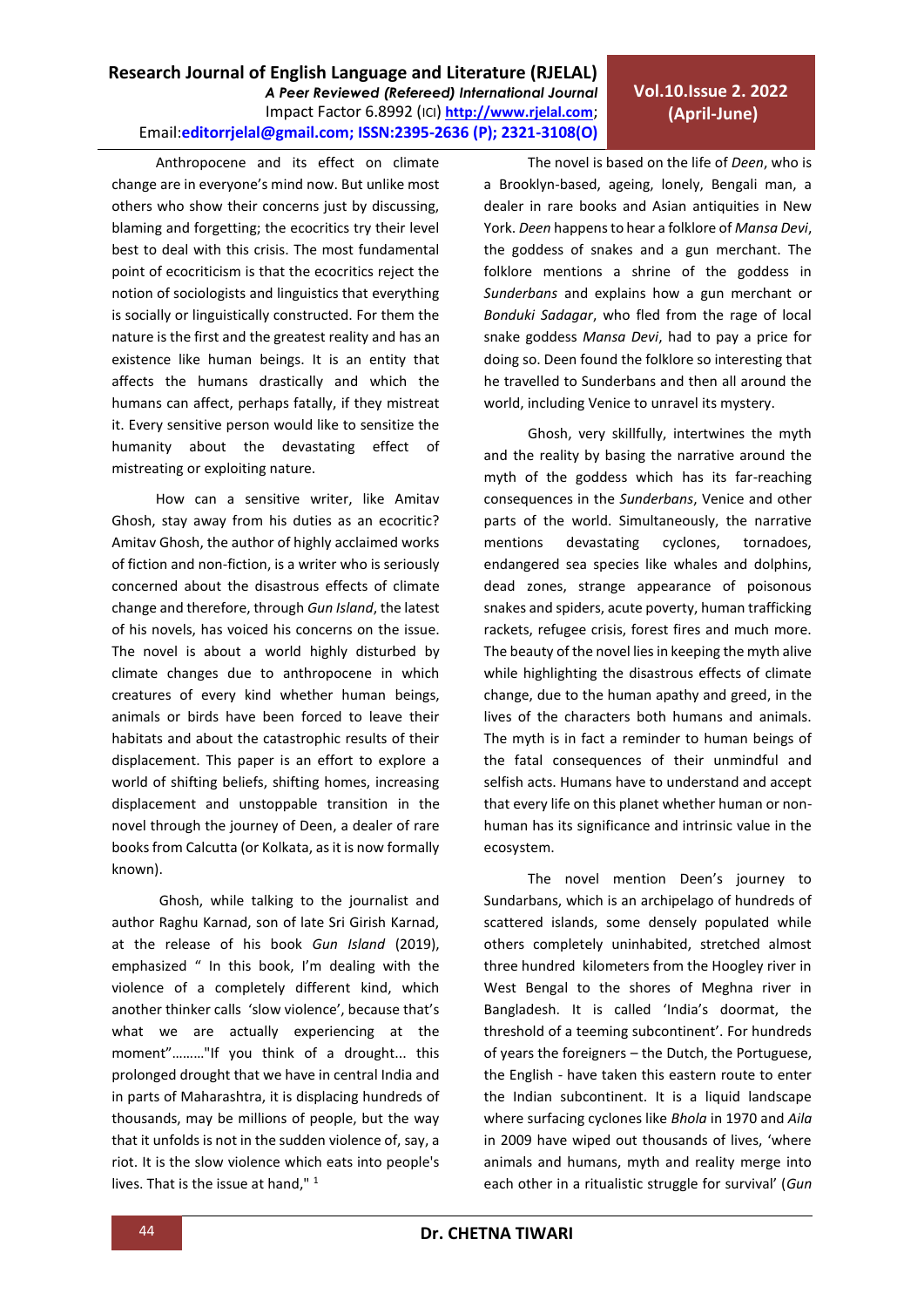had been swept away and the sea had invaded places where it had never entered before; vast tracts of once fertile land had been swamped by salt water, rendering them

The evacuation too had produced effects that no one could have foretold. Having once been uprooted from their villages many evacuees had decided not to return, knowing that their lives always hard, would be even more precarious now. Communities had been destroyed and families dispersed; the young had drifted to cities, swelling already-swollen slums; among the elderly many had given up trying to eke out a living and had taken to begging on the streets.

The Sunderbans had always attracted traffickers, because of poverty, but never in such numbers as after *Aila*, they had descended in swarms, spiriting women off to distant brothels and transporting ablebodied men to worksites in faraway cities or even abroad. (GI, 48-49)

These inconsiderate human activities have brought havoc to not only their lives but also to animal lives. The same can very clearly be felt when talking about the pitiful existence of the fishermen, Moyna tells, "even fishermen could barely get by; where once their boats would come back loaded with catch, now they counted themselves lucky if they netted a handful of fry."(GI,49)

Replying to Deen's question on the option for young people Moyna informs, "Making a life in the Sunderbans had become so hard that the exodus of the young was accelerating every year: boys and girls were borrowing and stealing to pay agents to find them work elsewhere. Some were slipping over the border into Bangladesh, to join labour gangs headed for the Gulf. And if that failed they would pay traffickers to smuggle them to Malaysia or Indonesia on boats." (GI, 49) Tipu and Rafi are the representative of those neglected communities of Sundarbans who after suffering the burns of climate change and economic crisis are forced to leave their homeland and move abroad for better opportunities. It's really shocking and terrifying to

**Research Journal of English Language and Literature (RJELAL)** *A Peer Reviewed (Refereed) International Journal* Impact Factor 6.8992 (ICI) **[http://www.rjelal.com](http://www.rjelal.com/)**; Email:**editorrjelal@gmail.com; ISSN:2395-2636 (P); 2321-3108(O)** 

*Island*). In Ghosh's another novel *Hungry Tide* he remarks "in the tide country, transformation is the rule of life: rivers stray from week to week and islands are made and unmade in days" (224).

The rich gun merchant mentioned in the narrative along with his family must have fled overseas to escape the wrath of goddess *Mansa Devi* through Sundarbans sometime around in 17th century before Calcutta was founded in 1690 by Britishers. Before Calcutta came into being, Dhaka was the urban centre of East India. Gun merchant being a rich trader must have resided somewhere in Dhaka of 17th century. At that time, because of Little Ice Age the place and its people were tormented by storms, droughts, famines, plague and other kinds of calamities. The city rose to prominence in the 17th century as a provincial capital and commercial centre of the Mughal Empire in South Asia. Dhaka was the capital of Mughal Bengal for 75 years and was one of the most prosperous cities in the Indian subcontinent. Bengal of those times which included both West Bengal and present day Bangladesh was a major centre of economics and commerce and Sundarbans played vital role in this. As stated in the novel, 'the Sundarbans are the frontier where commerce and the wilderness look each other directly in the eyes; that's exactly where the war between profit and nature is fought.'(8) The little ice age of 17th century becomes more demonic by the times the narrative of the story enters 21st century Bengal and Sundarbans. The part of Bengal to which gun merchant belonged, no more is part of India and half of the islands of Sundarbans have been wiped away. The island on which the mythical temple of Mansa Devi is built has also suffered in the hands of development. The communities which inhabited in the islands of Sundarbans, despite being helped by timely forewarnings of cyclone and mass evacuation, suffered and moved away in search of better life. As Moyna tells Dinanath about the aftermaths of the cyclone Aila which hit the Sunderbans in 2009, how people either took to begging or ventured into illegal activities such as prostitution and human trafficking:

> Yet Aila's long-term consequences were even more devastating than those of earlier cyclones. Hundreds of miles of embankment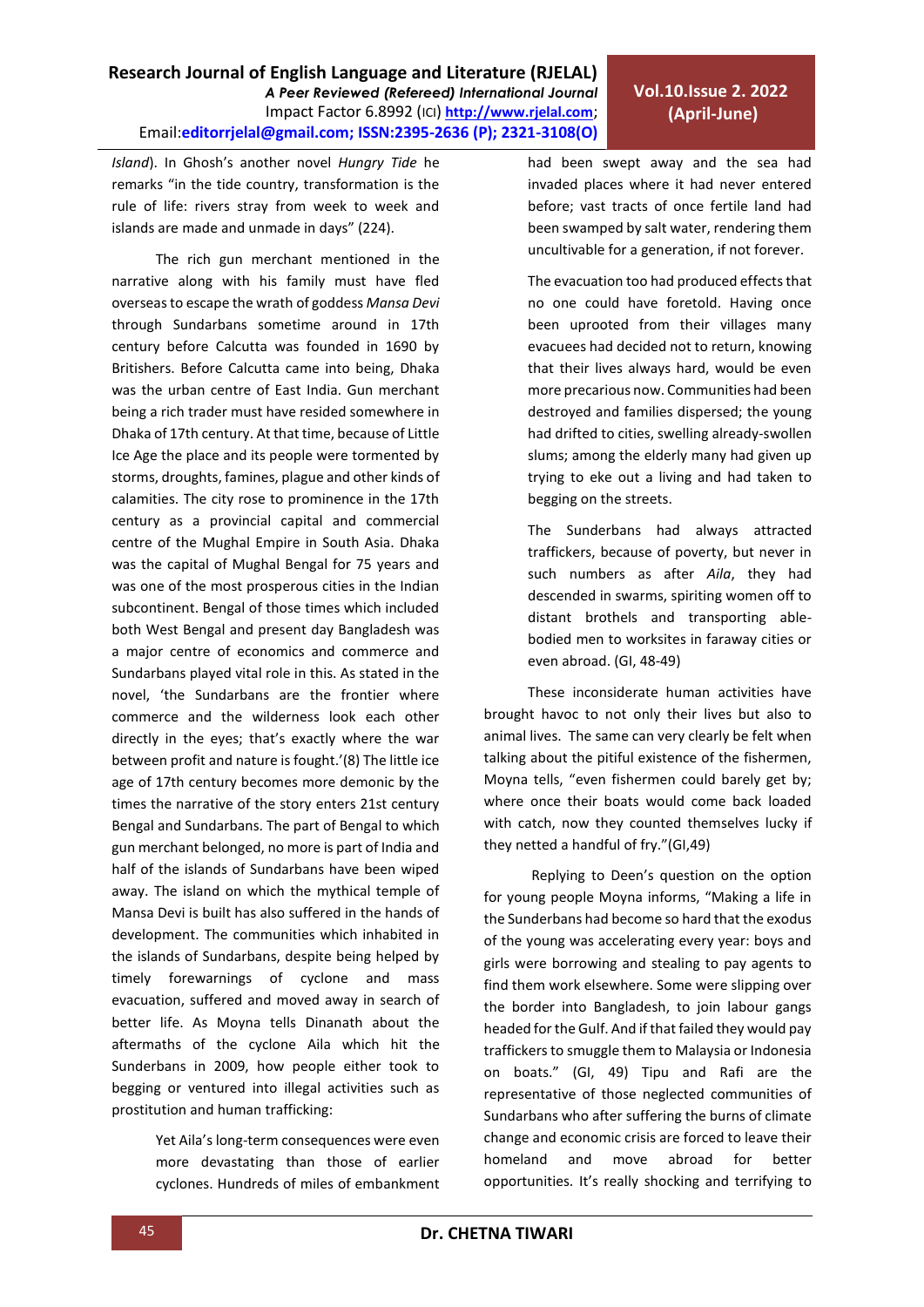## **Research Journal of English Language and Literature (RJELAL)** *A Peer Reviewed (Refereed) International Journal* Impact Factor 6.8992 (ICI) **[http://www.rjelal.com](http://www.rjelal.com/)**; Email:**editorrjelal@gmail.com; ISSN:2395-2636 (P); 2321-3108(O)**

hear from Tipu about the ' people-moving industry (human trafficking)' (p.60) as a growth industry which is flourishing at a fast pace as the poor and illiterate people of that region who are dependent upon fishing, farming and honey collecting, now barely get their living by these means as " the land's turning salty….on top of that every other year you get hit by the storm that blows everything to pieces…if you're young you can't just sit on your butt till you starve to death. Even the animals are moving… If you've got any sense you'll move and to do that you need someone who can help you find a way out." (GI, 61) Further he informs Deen how all this has led to illegal migration of thousands of people and a lot of middle men like Tipu, known as *dalals* are involved in these activities.

Amitav Ghosh on his personal visit to Venice observed 'one of the things that really struck me and completely took me aback is that every where I looked I heard people speaking Bangla. In fact the entire working class of Venice is now Bengali. It is an extraordinary thing.<sup>'i</sup> Large chunk of people from Bangladesh and inlands of Sundarbans migrate to Venice in prospects of better life. Today Bangladeshis form one of the largest immigrants' populations in Italy. As of 2016 there were more than 1 lakh Bangladeshis living in Italy mostly concentrated in the regions of Venice, Rome and Milan. Venice has become home of largest Bangladeshi community in continental Europe. Most of the population came through undocumented migration. The service sector absorbs over 70% of the workers belonging to the community<sup>ii</sup>. Rafi, Bilal, Kabir, Tipu are few of those individuals who come to Venice through illegal routes putting their lives at stake. Climatic and the resultant economic reasons forced these people to leave their lands and take refuge, legally or illegally, in an alien land. There also, the political conditions have become unfavorable for them because these migrants are taking hold of the jobs and other resources which could have been in the hands of the local people. So the local administration is harsh with these migrants. The intolerance that exists in the political domain towards the immigrants is explicit from these lines, "our new right wing government came to power because they promised to be tough on

migration." (G I,145) "the interior minister in the newly formed government in Rome….. had declared that he would not allow refugees to land in Italy at any cost."(G I,173)

Like humans, animals at Sundarbans, are also the victims of climate change, resulting in their migration. Due to the changes in the composition of the water of the Sunderbans, the patterns of their movement, which earlier used to be regular and predictable, had now become increasingly erratic. Consequently, they are losing so many members of their families that many species are becoming endangered. Talking about Rani, the dolphin, Piya informs Deen:

> As the sea levels rose and the flow of fresh water diminished, salt water had begun to intrude deeper upstream, making certain stretches too saline for the dolphins. They had started to avoid some of the waterways they had frequented before; they had also slowly, begun to venture further and further upriver, into populated, heavily fished areas. Inevitably some had been ensnared by fishermen's nets and some had been hit by motorboats and steamers. Over the last few years the pod had lost so many members that its numbers were now down to Rani and just two others.(GI, 92)

As Rani is missing and Piya, along with Deen is on a motorboat in search of the dolphin, she tells him that the rivers are populated by an incredible variety of life forms and then expresses her worry about them as the 'dead zones' which are oceanic phenomenon have now started appearing in the rivers too. Describing 'dead zones' she tells:

> They are those vast stretches of water that have a very low oxygen content- too low for fish to survive. Those zones have been growing at a phenomenal pace, mostly because of residues from chemical fertilizers. When they are washed into the sea they set off a chain reaction that leads to all the oxygen being sucked out of the water. Only a few highly specialized organisms can survive in those conditions-everything else dies, which is why those patches of water are